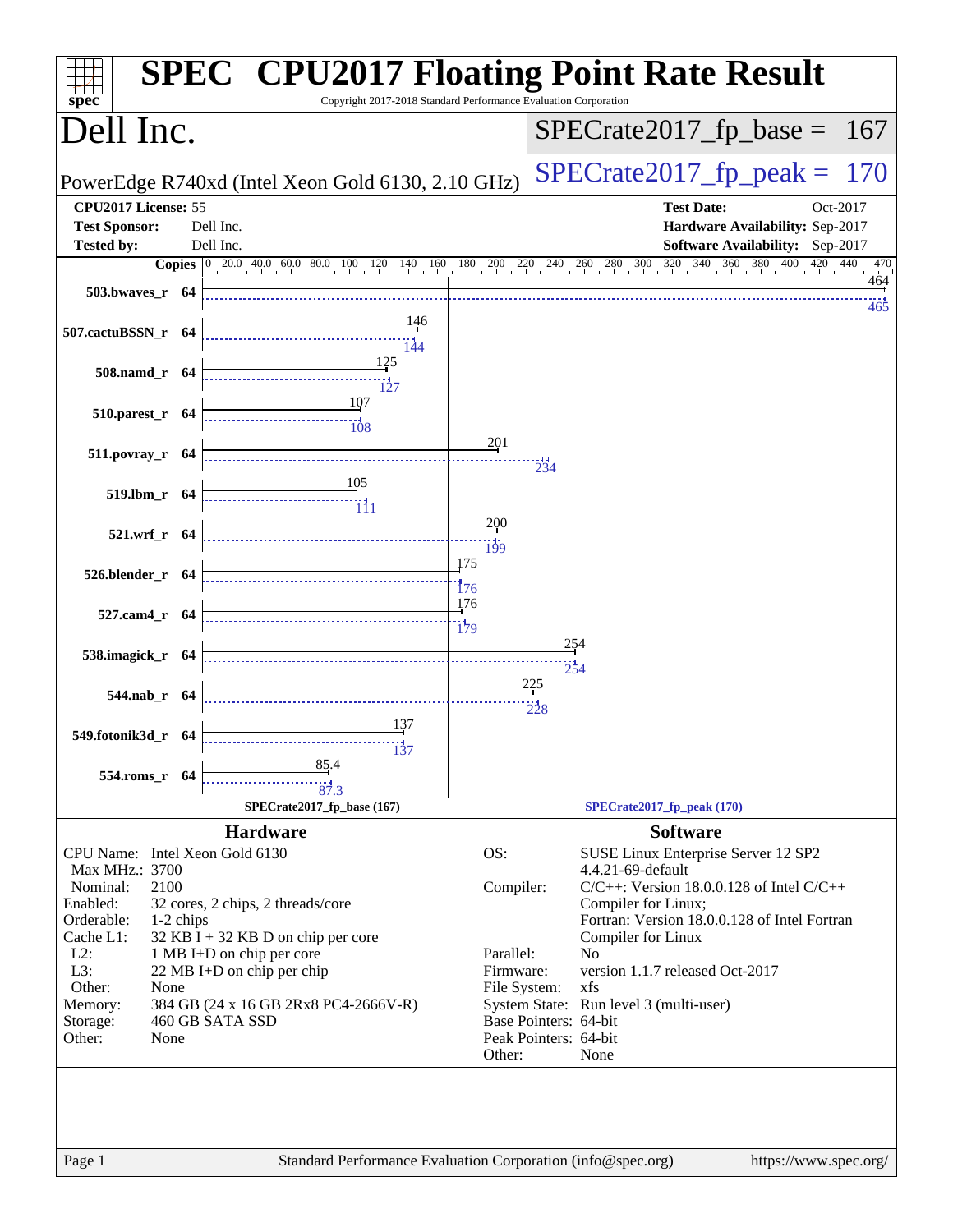| <b>SPEC CPU2017 Floating Point Rate Result</b><br>$spec*$<br>Copyright 2017-2018 Standard Performance Evaluation Corporation |                                  |                |       |                |       |                |            |               |                |              |                                        |              |                |              |
|------------------------------------------------------------------------------------------------------------------------------|----------------------------------|----------------|-------|----------------|-------|----------------|------------|---------------|----------------|--------------|----------------------------------------|--------------|----------------|--------------|
| Dell Inc.<br>$SPECrate2017_fp\_base = 167$                                                                                   |                                  |                |       |                |       |                |            |               |                |              |                                        |              |                |              |
| $SPECTate2017$ _fp_peak = 170<br>PowerEdge R740xd (Intel Xeon Gold 6130, 2.10 GHz)                                           |                                  |                |       |                |       |                |            |               |                |              |                                        |              |                |              |
| CPU2017 License: 55<br><b>Test Date:</b><br>Oct-2017                                                                         |                                  |                |       |                |       |                |            |               |                |              |                                        |              |                |              |
| <b>Test Sponsor:</b>                                                                                                         | Dell Inc.                        |                |       |                |       |                |            |               |                |              | Hardware Availability: Sep-2017        |              |                |              |
| <b>Tested by:</b>                                                                                                            | Dell Inc.                        |                |       |                |       |                |            |               |                |              | <b>Software Availability:</b> Sep-2017 |              |                |              |
| <b>Results Table</b>                                                                                                         |                                  |                |       |                |       |                |            |               |                |              |                                        |              |                |              |
|                                                                                                                              |                                  |                |       | <b>Base</b>    |       |                |            |               |                |              | <b>Peak</b>                            |              |                |              |
| <b>Benchmark</b>                                                                                                             | <b>Copies</b>                    | <b>Seconds</b> | Ratio | <b>Seconds</b> | Ratio | <b>Seconds</b> | Ratio      | <b>Copies</b> | <b>Seconds</b> | <b>Ratio</b> | <b>Seconds</b>                         | <b>Ratio</b> | <b>Seconds</b> | <b>Ratio</b> |
| 503.bwayes r                                                                                                                 | 64                               | 1380           | 465   | 1382           | 464   | 1383           | 464        | 64            | 1380           | 465          | 1381                                   | 465          | 1382           | 464          |
| 507.cactuBSSN r                                                                                                              | 64                               | 555            | 146   | 555            | 146   | 555            | 146        | 64            | 563            | 144          | 563                                    | 144          | 563            | 144          |
| 508.namd_r                                                                                                                   | 64                               | 485            | 125   | 484            | 126   | 488            | 125        | 64            | 477            | 128          | 479                                    | 127          | 478            | <b>127</b>   |
| $510.parest_r$                                                                                                               | 64                               | 1565           | 107   | 1565           | 107   | 1557           | 108        | 64            | 1553           | 108          | 1557                                   | <b>108</b>   | 1559           | 107          |
| 511.povray_r                                                                                                                 | 64                               | 743            | 201   | 745            | 201   | 743            | 201        | 64            | 640            | 234          | 645                                    | 232          | 635            | 235          |
| 519.lbm r                                                                                                                    | 64                               | 642            | 105   | 642            | 105   | 642            | 105        | 64            | 607            | 111          | 606                                    | <b>111</b>   | 606            | 111          |
| $521$ .wrf r                                                                                                                 | 64                               | 715            | 201   | 720            | 199   | 716            | <b>200</b> | 64            | 719            | <b>199</b>   | 708                                    | 202          | 720            | 199          |
| 526.blender r                                                                                                                | 64                               | 558            | 175   | 558            | 175   | 558            | 175        | 64            | 554            | 176          | 555                                    | 176          | 557            | 175          |
| 527.cam4 r                                                                                                                   | 64                               | 634            | 177   | 634            | 176   | 635            | 176        | 64            | 626            | 179          | 626                                    | 179          | 627            | 179          |
| 538.imagick_r                                                                                                                | 64                               | 628            | 254   | 627            | 254   | 628            | 254        | 64            | 628            | 253          | 627                                    | 254          | 627            | 254          |
| 544.nab r                                                                                                                    | 64                               | 479            | 225   | 479            | 225   | 478            | 225        | 64            | 472            | 228          | 473                                    | 228          | 471            | 229          |
| 549.fotonik3d_r                                                                                                              | 64                               | 1823           | 137   | 1825           | 137   | 1824           | 137        | 64            | 1825           | 137          | 1825                                   | 137          | 1824           | 137          |
| 554.roms_r                                                                                                                   | 64                               | 1191           | 85.4  | 1193           | 85.3  | 1186           | 85.8       | 64            | 1164           | 87.4         | 1166                                   | 87.2         | 1165           | 87.3         |
| SPECrate2017 fp base $=$<br>167                                                                                              |                                  |                |       |                |       |                |            |               |                |              |                                        |              |                |              |
|                                                                                                                              | $SPECrate2017_fp\_peak =$<br>170 |                |       |                |       |                |            |               |                |              |                                        |              |                |              |

Results appear in the [order in which they were run.](http://www.spec.org/auto/cpu2017/Docs/result-fields.html#RunOrder) Bold underlined text [indicates a median measurement.](http://www.spec.org/auto/cpu2017/Docs/result-fields.html#Median)

#### **[Submit Notes](http://www.spec.org/auto/cpu2017/Docs/result-fields.html#SubmitNotes)**

 The numactl mechanism was used to bind copies to processors. The config file option 'submit' was used to generate numactl commands to bind each copy to a specific processor. For details, please see the config file.

### **[Operating System Notes](http://www.spec.org/auto/cpu2017/Docs/result-fields.html#OperatingSystemNotes)**

Stack size set to unlimited using "ulimit -s unlimited"

### **[General Notes](http://www.spec.org/auto/cpu2017/Docs/result-fields.html#GeneralNotes)**

Environment variables set by runcpu before the start of the run: LD\_LIBRARY\_PATH = "/home/temi/cpu2017/lib/ia32:/home/temi/cpu2017/lib/intel64" LD\_LIBRARY\_PATH = "\$LD\_LIBRARY\_PATH:/home/temi/cpu2017/je5.0.1-32:/home/temi/cpu2017/je5.0.1-64" Binaries compiled on a system with 1x Intel Core i7-4790 CPU + 32GB RAM memory using Redhat Enterprise Linux 7.4 Transparent Huge Pages enabled by default Prior to runcpu invocation Filesystem page cache synced and cleared with: sync; echo 3> /proc/sys/vm/drop\_caches runcpu command invoked through numactl i.e.: numactl --interleave=all runcpu <etc>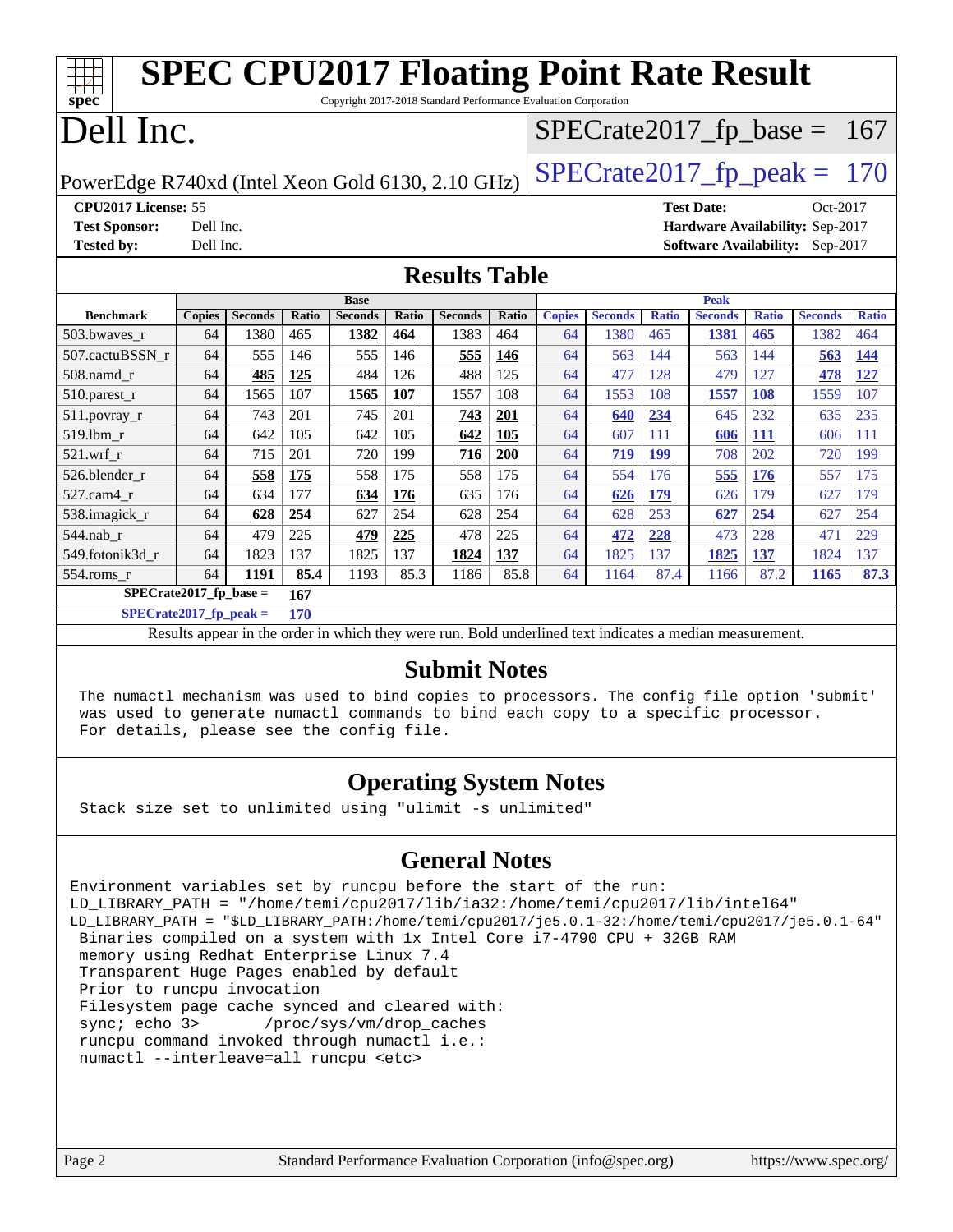| $spec^*$                                                                                                                                                                                                                                                                                                                                                                                                                                                                                                                                                                                                                                                                                                                                                                                                                                                                                                                                                                                                                                                                                                                                                                                                                                                                                                                                                                                                                                                                                                                               | Copyright 2017-2018 Standard Performance Evaluation Corporation                                                                     | <b>SPEC CPU2017 Floating Point Rate Result</b> |                                 |
|----------------------------------------------------------------------------------------------------------------------------------------------------------------------------------------------------------------------------------------------------------------------------------------------------------------------------------------------------------------------------------------------------------------------------------------------------------------------------------------------------------------------------------------------------------------------------------------------------------------------------------------------------------------------------------------------------------------------------------------------------------------------------------------------------------------------------------------------------------------------------------------------------------------------------------------------------------------------------------------------------------------------------------------------------------------------------------------------------------------------------------------------------------------------------------------------------------------------------------------------------------------------------------------------------------------------------------------------------------------------------------------------------------------------------------------------------------------------------------------------------------------------------------------|-------------------------------------------------------------------------------------------------------------------------------------|------------------------------------------------|---------------------------------|
| Dell Inc.                                                                                                                                                                                                                                                                                                                                                                                                                                                                                                                                                                                                                                                                                                                                                                                                                                                                                                                                                                                                                                                                                                                                                                                                                                                                                                                                                                                                                                                                                                                              |                                                                                                                                     | $SPECrate2017_fp\_base = 167$                  |                                 |
| PowerEdge R740xd (Intel Xeon Gold 6130, 2.10 GHz)                                                                                                                                                                                                                                                                                                                                                                                                                                                                                                                                                                                                                                                                                                                                                                                                                                                                                                                                                                                                                                                                                                                                                                                                                                                                                                                                                                                                                                                                                      |                                                                                                                                     | $SPECTate2017$ _fp_peak = 170                  |                                 |
| CPU2017 License: 55                                                                                                                                                                                                                                                                                                                                                                                                                                                                                                                                                                                                                                                                                                                                                                                                                                                                                                                                                                                                                                                                                                                                                                                                                                                                                                                                                                                                                                                                                                                    |                                                                                                                                     | <b>Test Date:</b>                              | Oct-2017                        |
| <b>Test Sponsor:</b><br>Dell Inc.                                                                                                                                                                                                                                                                                                                                                                                                                                                                                                                                                                                                                                                                                                                                                                                                                                                                                                                                                                                                                                                                                                                                                                                                                                                                                                                                                                                                                                                                                                      |                                                                                                                                     |                                                | Hardware Availability: Sep-2017 |
| <b>Tested by:</b><br>Dell Inc.                                                                                                                                                                                                                                                                                                                                                                                                                                                                                                                                                                                                                                                                                                                                                                                                                                                                                                                                                                                                                                                                                                                                                                                                                                                                                                                                                                                                                                                                                                         |                                                                                                                                     |                                                | Software Availability: Sep-2017 |
|                                                                                                                                                                                                                                                                                                                                                                                                                                                                                                                                                                                                                                                                                                                                                                                                                                                                                                                                                                                                                                                                                                                                                                                                                                                                                                                                                                                                                                                                                                                                        | <b>Platform Notes</b>                                                                                                               |                                                |                                 |
| BIOS settings:<br>Sub NUMA Cluster enabled<br>Virtualization Technology disabled<br>System Profile set to Custom<br>CPU Performance set to Maximum Performance<br>C States set to Autonomous<br>C1E disabled<br>Uncore Frequency set to Dynamic<br>Energy Efficiency Policy set to Performance<br>Memory Patrol Scrub disabled<br>Logical Processor enabled<br>CPU Interconnect Bus Link Power Management disabled<br>PCI ASPM L1 Link Power Management disabled<br>Sysinfo program /home/temi/cpu2017/bin/sysinfo<br>Rev: r5797 of 2017-06-14 96c45e4568ad54c135fd618bcc091c0f<br>running on linux-bgfp Wed Oct 25 02:39:43 2017<br>SUT (System Under Test) info as seen by some common utilities.<br>For more information on this section, see<br>https://www.spec.org/cpu2017/Docs/config.html#sysinfo<br>From /proc/cpuinfo<br>model name : Intel(R) Xeon(R) Gold 6130 CPU @ 2.10GHz<br>"physical id"s (chips)<br>2.<br>64 "processors"<br>cores, siblings (Caution: counting these is hw and system dependent. The following<br>excerpts from /proc/cpuinfo might not be reliable. Use with caution.)<br>cpu cores $: 16$<br>siblings : 32<br>physical 0: cores 0 1 2 3 4 5 6 7 8 9 10 11 12 13 14 15<br>physical 1: cores 0 1 2 3 4 5 6 7 8 9 10 11 12 13 14 15<br>From 1scpu:<br>Architecture:<br>$CPU$ op-mode( $s$ ):<br>Byte Order:<br>CPU(s):<br>On-line $CPU(s)$ list:<br>Thread( $s$ ) per core:<br>Core(s) per socket:<br>Socket(s):<br>NUMA node(s):<br>Vendor ID:<br>CPU family:<br>Model:<br>Model name:<br>Stepping: | x86 64<br>$32$ -bit, $64$ -bit<br>Little Endian<br>64<br>$0 - 63$<br>2<br>16<br>$\overline{a}$<br>4<br>GenuineIntel<br>6<br>85<br>4 | $Intel(R) Xeon(R) Gold 6130 CPU @ 2.10GHz$     |                                 |
|                                                                                                                                                                                                                                                                                                                                                                                                                                                                                                                                                                                                                                                                                                                                                                                                                                                                                                                                                                                                                                                                                                                                                                                                                                                                                                                                                                                                                                                                                                                                        | (Continued on next page)                                                                                                            |                                                |                                 |
| Page 3                                                                                                                                                                                                                                                                                                                                                                                                                                                                                                                                                                                                                                                                                                                                                                                                                                                                                                                                                                                                                                                                                                                                                                                                                                                                                                                                                                                                                                                                                                                                 | Standard Performance Evaluation Corporation (info@spec.org)                                                                         |                                                | https://www.spec.org/           |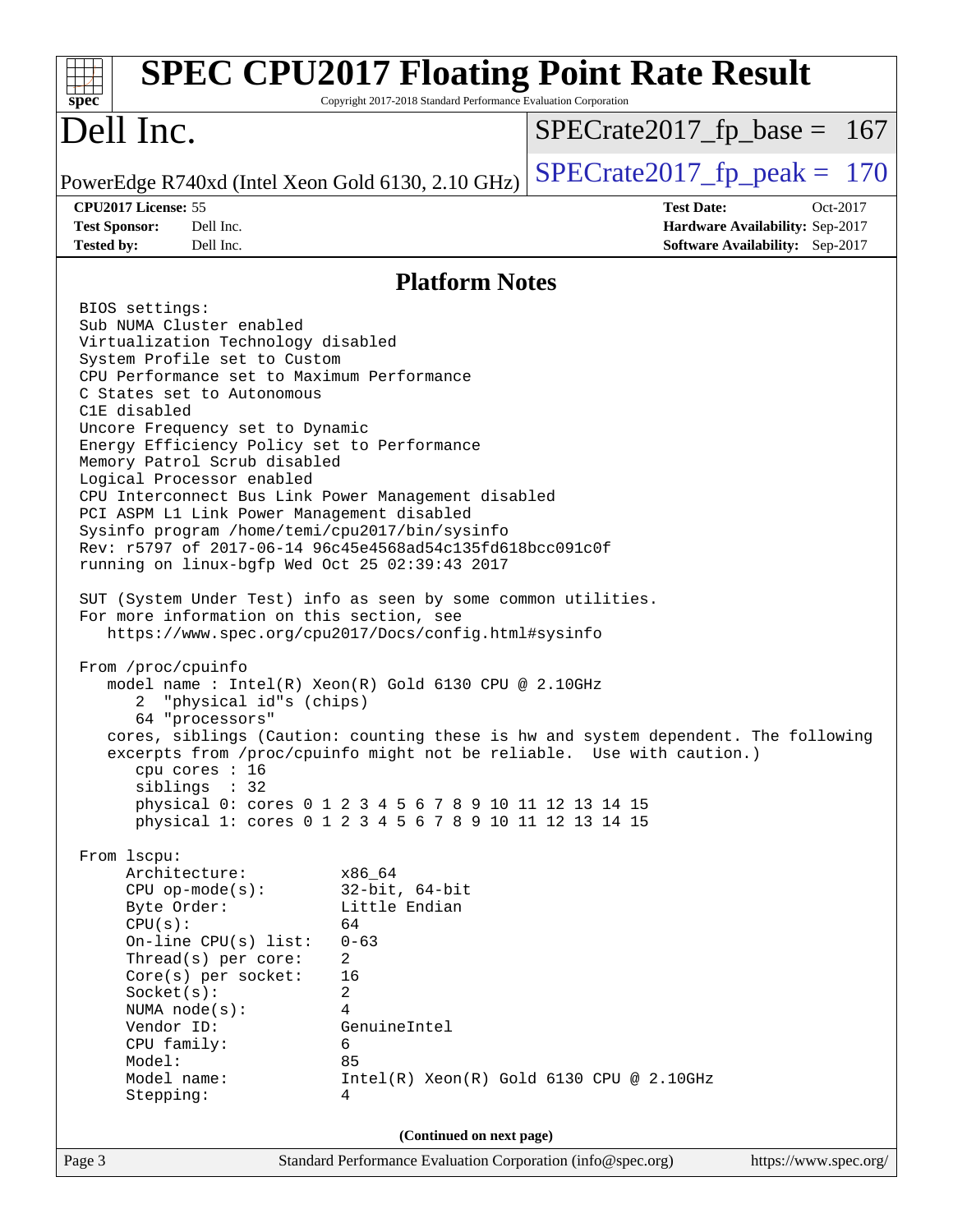| <b>SPEC CPU2017 Floating Point Rate Result</b><br>Copyright 2017-2018 Standard Performance Evaluation Corporation<br>$spec^*$                                                                                                                                                                                                                                                                                                                                                                                                                                                                                                                                                                                                                                                                                                                                                                                                                                                                                                                                                                                                                                                                                                                                                                                                                                                                                                                                                                                                                                                                                                                                                                                                                                                                                                                                              |                                                                                                                                                                                                                                                                                                                             |
|----------------------------------------------------------------------------------------------------------------------------------------------------------------------------------------------------------------------------------------------------------------------------------------------------------------------------------------------------------------------------------------------------------------------------------------------------------------------------------------------------------------------------------------------------------------------------------------------------------------------------------------------------------------------------------------------------------------------------------------------------------------------------------------------------------------------------------------------------------------------------------------------------------------------------------------------------------------------------------------------------------------------------------------------------------------------------------------------------------------------------------------------------------------------------------------------------------------------------------------------------------------------------------------------------------------------------------------------------------------------------------------------------------------------------------------------------------------------------------------------------------------------------------------------------------------------------------------------------------------------------------------------------------------------------------------------------------------------------------------------------------------------------------------------------------------------------------------------------------------------------|-----------------------------------------------------------------------------------------------------------------------------------------------------------------------------------------------------------------------------------------------------------------------------------------------------------------------------|
| Dell Inc.                                                                                                                                                                                                                                                                                                                                                                                                                                                                                                                                                                                                                                                                                                                                                                                                                                                                                                                                                                                                                                                                                                                                                                                                                                                                                                                                                                                                                                                                                                                                                                                                                                                                                                                                                                                                                                                                  | $SPECrate2017_fp\_base = 167$                                                                                                                                                                                                                                                                                               |
| PowerEdge R740xd (Intel Xeon Gold 6130, 2.10 GHz)                                                                                                                                                                                                                                                                                                                                                                                                                                                                                                                                                                                                                                                                                                                                                                                                                                                                                                                                                                                                                                                                                                                                                                                                                                                                                                                                                                                                                                                                                                                                                                                                                                                                                                                                                                                                                          | $SPECrate2017_fp\_peak = 170$                                                                                                                                                                                                                                                                                               |
| CPU2017 License: 55<br><b>Test Sponsor:</b><br>Dell Inc.<br><b>Tested by:</b><br>Dell Inc.                                                                                                                                                                                                                                                                                                                                                                                                                                                                                                                                                                                                                                                                                                                                                                                                                                                                                                                                                                                                                                                                                                                                                                                                                                                                                                                                                                                                                                                                                                                                                                                                                                                                                                                                                                                 | <b>Test Date:</b><br>Oct-2017<br>Hardware Availability: Sep-2017<br>Software Availability: Sep-2017                                                                                                                                                                                                                         |
| <b>Platform Notes (Continued)</b>                                                                                                                                                                                                                                                                                                                                                                                                                                                                                                                                                                                                                                                                                                                                                                                                                                                                                                                                                                                                                                                                                                                                                                                                                                                                                                                                                                                                                                                                                                                                                                                                                                                                                                                                                                                                                                          |                                                                                                                                                                                                                                                                                                                             |
| 2095.081<br>CPU MHz:<br>4190.16<br>BogoMIPS:<br>Virtualization:<br>$VT - x$<br>Lld cache:<br>32K<br>Lli cache:<br>32K<br>L2 cache:<br>1024K<br>22528K<br>L3 cache:<br>NUMA node0 CPU(s):<br>NUMA nodel CPU(s):<br>NUMA node2 CPU(s):<br>NUMA node3 CPU(s):<br>Flags:<br>pat pse36 clflush dts acpi mmx fxsr sse sse2 ss ht tm pbe syscall nx pdpelgb rdtscp<br>lm constant_tsc art arch_perfmon pebs bts rep_good nopl xtopology nonstop_tsc<br>aperfmperf eagerfpu pni pclmulqdq dtes64 monitor ds_cpl vmx smx est tm2 ssse3 sdbg<br>fma cx16 xtpr pdcm pcid dca sse4_1 sse4_2 x2apic movbe popcnt tsc_deadline_timer aes<br>xsave avx f16c rdrand lahf_lm abm 3dnowprefetch ida arat epb pln pts dtherm intel_pt<br>tpr_shadow vnmi flexpriority ept vpid fsgsbase tsc_adjust bmil hle avx2 smep bmi2<br>erms invpcid rtm cqm mpx avx512f avx512dq rdseed adx smap clflushopt clwb avx512cd<br>avx512bw avx512vl xsaveopt xsavec xgetbvl cqm_llc cqm_occup_llc<br>/proc/cpuinfo cache data<br>cache size : 22528 KB<br>From numactl --hardware WARNING: a numactl 'node' might or might not correspond to a<br>physical chip.<br>available: 4 nodes (0-3)<br>node 0 cpus: 0 4 8 12 16 20 24 28 32 36 40 44 48 52 56 60<br>node 0 size: 95223 MB<br>node 0 free: 94821 MB<br>node 1 cpus: 1 5 9 13 17 21 25 29 33 37 41 45 49 53 57 61<br>node 1 size: 96753 MB<br>node 1 free: 96391 MB<br>node 2 cpus: 2 6 10 14 18 22 26 30 34 38 42 46 50 54 58 62<br>node 2 size: 96753 MB<br>node 2 free: 96390 MB<br>node 3 cpus: 3 7 11 15 19 23 27 31 35 39 43 47 51 55 59 63<br>node 3 size: 96750 MB<br>node 3 free: 96383 MB<br>node distances:<br>$\mathbf{1}$<br>node<br>$\overline{0}$<br>2<br>3<br>10<br>21<br>0:<br>11<br>21<br>1:<br>21<br>10<br>21<br>11<br>2:<br>11<br>21<br>10<br>21<br>3:<br>21<br>11<br>21<br>10<br>From /proc/meminfo<br>(Continued on next page) | 0, 4, 8, 12, 16, 20, 24, 28, 32, 36, 40, 44, 48, 52, 56, 60<br>1, 5, 9, 13, 17, 21, 25, 29, 33, 37, 41, 45, 49, 53, 57, 61<br>2, 6, 10, 14, 18, 22, 26, 30, 34, 38, 42, 46, 50, 54, 58, 62<br>3, 7, 11, 15, 19, 23, 27, 31, 35, 39, 43, 47, 51, 55, 59, 63<br>fpu vme de pse tsc msr pae mce cx8 apic sep mtrr pge mca cmov |
| Standard Performance Evaluation Corporation (info@spec.org)<br>Page 4                                                                                                                                                                                                                                                                                                                                                                                                                                                                                                                                                                                                                                                                                                                                                                                                                                                                                                                                                                                                                                                                                                                                                                                                                                                                                                                                                                                                                                                                                                                                                                                                                                                                                                                                                                                                      | https://www.spec.org/                                                                                                                                                                                                                                                                                                       |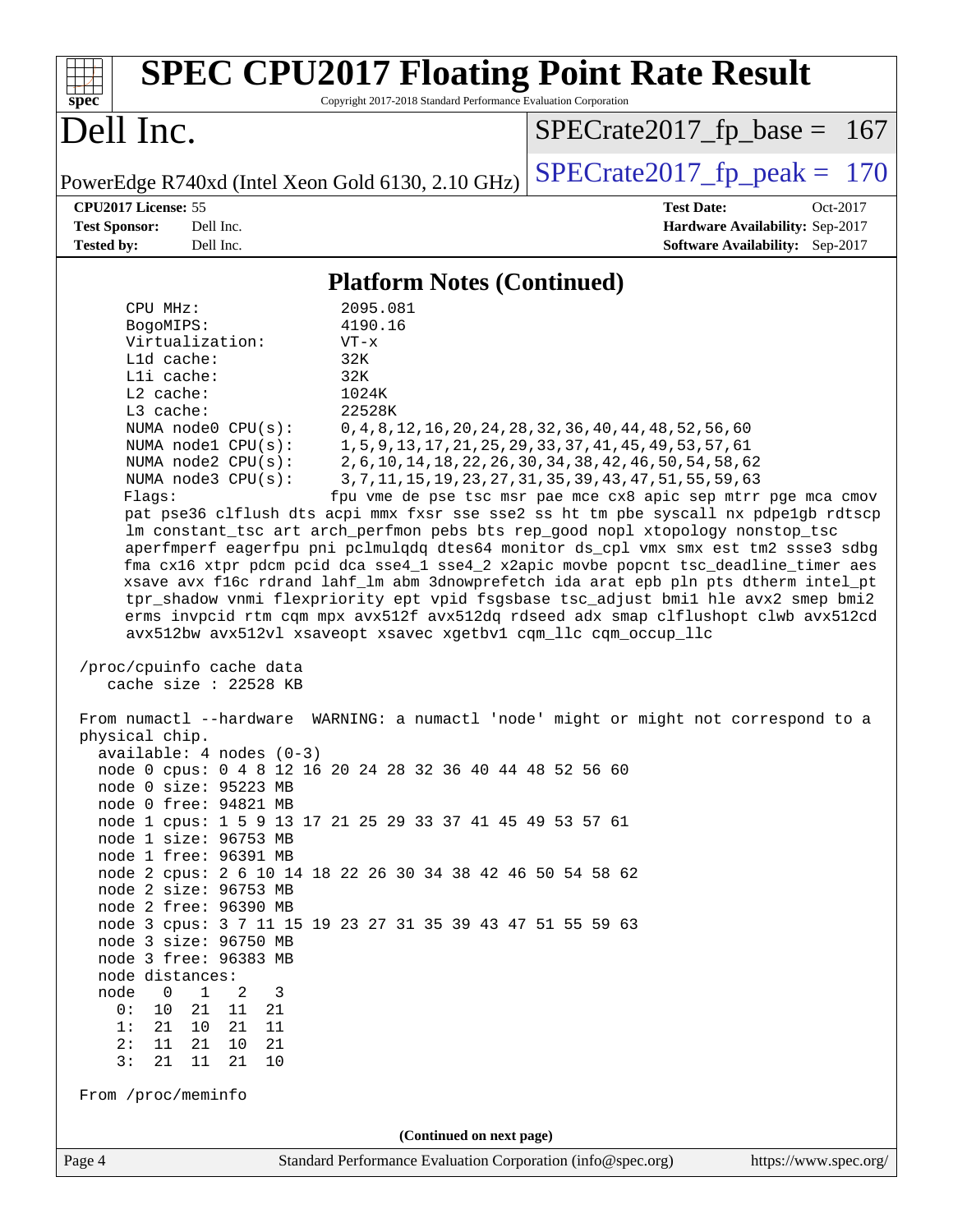| <b>SPEC CPU2017 Floating Point Rate Result</b><br>Copyright 2017-2018 Standard Performance Evaluation Corporation<br>$spec^*$                                                                                                                                                                                                                                                                                                                                                                                                                                                                                                                                                                                                                                                                                                                                                                                                                                                                                                                                                                                                                                                                                                                                                                                                                                                                                                                                                                                                          |                                                                                                            |
|----------------------------------------------------------------------------------------------------------------------------------------------------------------------------------------------------------------------------------------------------------------------------------------------------------------------------------------------------------------------------------------------------------------------------------------------------------------------------------------------------------------------------------------------------------------------------------------------------------------------------------------------------------------------------------------------------------------------------------------------------------------------------------------------------------------------------------------------------------------------------------------------------------------------------------------------------------------------------------------------------------------------------------------------------------------------------------------------------------------------------------------------------------------------------------------------------------------------------------------------------------------------------------------------------------------------------------------------------------------------------------------------------------------------------------------------------------------------------------------------------------------------------------------|------------------------------------------------------------------------------------------------------------|
| Dell Inc.                                                                                                                                                                                                                                                                                                                                                                                                                                                                                                                                                                                                                                                                                                                                                                                                                                                                                                                                                                                                                                                                                                                                                                                                                                                                                                                                                                                                                                                                                                                              | $SPECrate2017_fp\_base = 167$                                                                              |
| PowerEdge R740xd (Intel Xeon Gold 6130, 2.10 GHz)                                                                                                                                                                                                                                                                                                                                                                                                                                                                                                                                                                                                                                                                                                                                                                                                                                                                                                                                                                                                                                                                                                                                                                                                                                                                                                                                                                                                                                                                                      | $SPECTate2017$ _fp_peak = 170                                                                              |
| CPU2017 License: 55<br><b>Test Sponsor:</b><br>Dell Inc.<br><b>Tested by:</b><br>Dell Inc.                                                                                                                                                                                                                                                                                                                                                                                                                                                                                                                                                                                                                                                                                                                                                                                                                                                                                                                                                                                                                                                                                                                                                                                                                                                                                                                                                                                                                                             | <b>Test Date:</b><br>Oct-2017<br>Hardware Availability: Sep-2017<br><b>Software Availability:</b> Sep-2017 |
| <b>Platform Notes (Continued)</b>                                                                                                                                                                                                                                                                                                                                                                                                                                                                                                                                                                                                                                                                                                                                                                                                                                                                                                                                                                                                                                                                                                                                                                                                                                                                                                                                                                                                                                                                                                      |                                                                                                            |
| MemTotal:<br>394732004 kB<br>HugePages_Total:<br>$\Omega$<br>Hugepagesize:<br>2048 kB<br>/usr/bin/lsb release -d<br>SUSE Linux Enterprise Server 12 SP2<br>From /etc/*release* /etc/*version*<br>SuSE-release:<br>SUSE Linux Enterprise Server 12 (x86_64)<br>$VERSION = 12$<br>$PATCHLEVEL = 2$<br># This file is deprecated and will be removed in a future service pack or release.<br># Please check /etc/os-release for details about this release.<br>os-release:<br>NAME="SLES"<br>VERSION="12-SP2"<br>VERSION_ID="12.2"<br>PRETTY_NAME="SUSE Linux Enterprise Server 12 SP2"<br>ID="sles"<br>$ANSI$ _COLOR=" $0:32$ "<br>CPE_NAME="cpe:/o:suse:sles:12:sp2"<br>uname $-a$ :<br>Linux linux-bgfp 4.4.21-69-default #1 SMP Tue Oct 25 10:58:20 UTC 2016 (9464f67)<br>x86_64 x86_64 x86_64 GNU/Linux<br>run-level 3 Oct 24 16:40<br>SPEC is set to: /home/temi/cpu2017<br>Type Size Used Avail Use% Mounted on<br>Filesystem<br>/dev/sda4<br>xfs<br>32G 374G 8% / home<br>405G<br>Additional information from dmidecode follows. WARNING: Use caution when you interpret<br>this section. The 'dmidecode' program reads system data which is "intended to allow<br>hardware to be accurately determined", but the intent may not be met, as there are<br>frequent changes to hardware, firmware, and the "DMTF SMBIOS" standard.<br>BIOS Dell Inc. 1.1.7 08/10/2017<br>Memory:<br>22x 00AD00B300AD HMA82GR7AFR8N-VK 16 GB 2 rank 2666<br>2x 00CE063200CE M393A2K43BB1-CTD 16 GB 2 rank 2666<br>(End of data from sysinfo program) |                                                                                                            |
|                                                                                                                                                                                                                                                                                                                                                                                                                                                                                                                                                                                                                                                                                                                                                                                                                                                                                                                                                                                                                                                                                                                                                                                                                                                                                                                                                                                                                                                                                                                                        |                                                                                                            |
|                                                                                                                                                                                                                                                                                                                                                                                                                                                                                                                                                                                                                                                                                                                                                                                                                                                                                                                                                                                                                                                                                                                                                                                                                                                                                                                                                                                                                                                                                                                                        |                                                                                                            |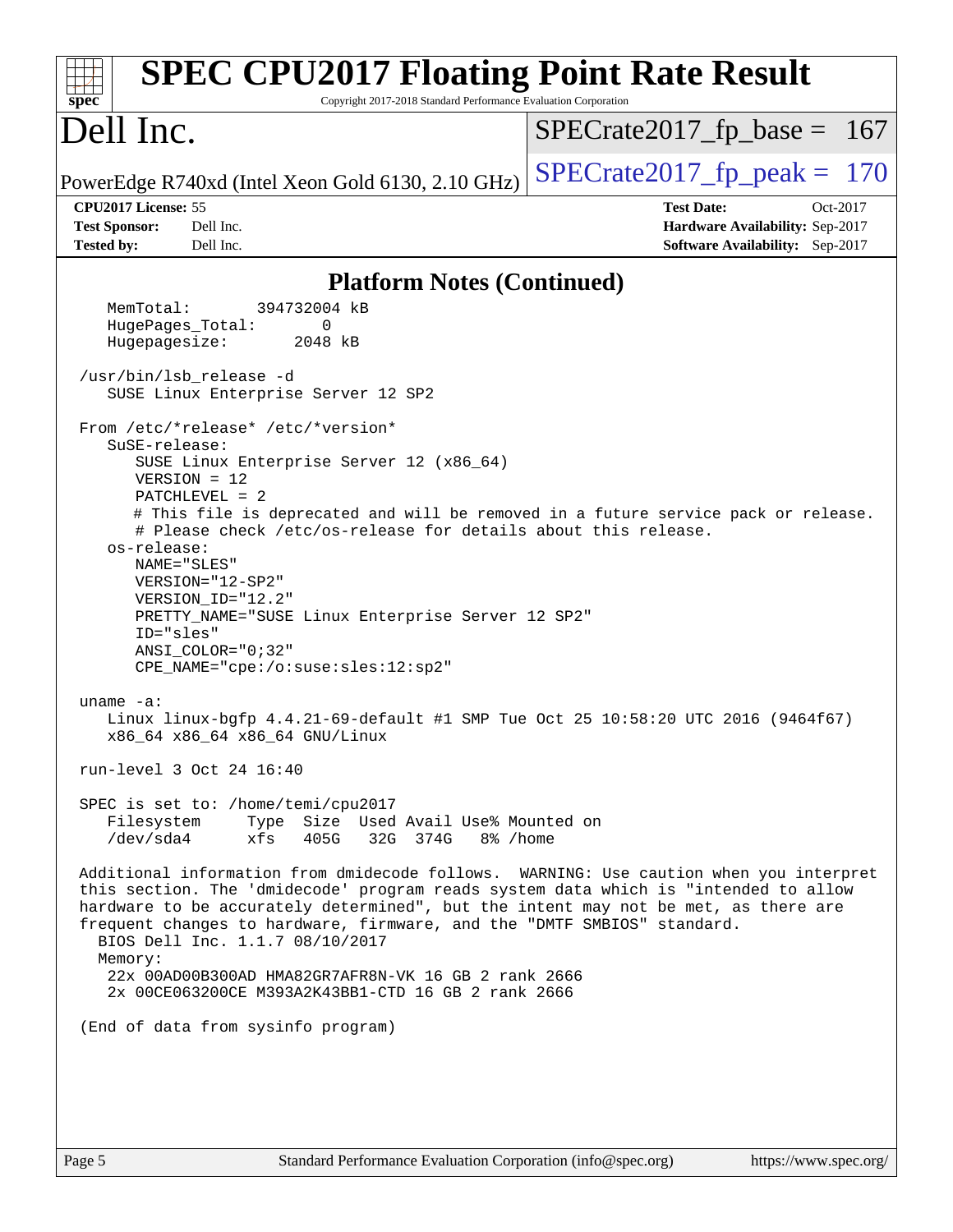| <b>SPEC CPU2017 Floating Point Rate Result</b><br>$spec^*$<br>Copyright 2017-2018 Standard Performance Evaluation Corporation           |                                                                                                            |  |  |  |
|-----------------------------------------------------------------------------------------------------------------------------------------|------------------------------------------------------------------------------------------------------------|--|--|--|
| Dell Inc.                                                                                                                               | $SPECrate2017_fp\_base =$<br>-167                                                                          |  |  |  |
| PowerEdge R740xd (Intel Xeon Gold 6130, 2.10 GHz)                                                                                       | $SPECTate2017$ _fp_peak = 170                                                                              |  |  |  |
| CPU2017 License: 55<br><b>Test Sponsor:</b><br>Dell Inc.<br><b>Tested by:</b><br>Dell Inc.                                              | <b>Test Date:</b><br>Oct-2017<br>Hardware Availability: Sep-2017<br><b>Software Availability:</b> Sep-2017 |  |  |  |
| <b>Compiler Version Notes</b>                                                                                                           |                                                                                                            |  |  |  |
| CC 519.1bm_r(base) 538.imagick_r(base, peak) 544.nab_r(base)                                                                            | =====================                                                                                      |  |  |  |
| icc (ICC) 18.0.0 20170811<br>Copyright (C) 1985-2017 Intel Corporation. All rights reserved.                                            |                                                                                                            |  |  |  |
| CC<br>$519.1bm_r(peak) 544.nab_r(peak)$                                                                                                 |                                                                                                            |  |  |  |
| icc (ICC) 18.0.0 20170811<br>Copyright (C) 1985-2017 Intel Corporation. All rights reserved.                                            |                                                                                                            |  |  |  |
| CXXC 508.namd_r(base) 510.parest_r(base)<br>--------------------                                                                        |                                                                                                            |  |  |  |
| icpc (ICC) 18.0.0 20170811<br>Copyright (C) 1985-2017 Intel Corporation. All rights reserved.                                           |                                                                                                            |  |  |  |
| CXXC 508.namd_r(peak) 510.parest_r(peak)                                                                                                |                                                                                                            |  |  |  |
| icpc (ICC) 18.0.0 20170811<br>Copyright (C) 1985-2017 Intel Corporation. All rights reserved.<br>-------------------------------------- |                                                                                                            |  |  |  |
| 511.povray_r(base) 526.blender_r(base)<br>CC.                                                                                           |                                                                                                            |  |  |  |
| icpc (ICC) 18.0.0 20170811<br>Copyright (C) 1985-2017 Intel Corporation. All rights reserved.<br>icc (ICC) 18.0.0 20170811              |                                                                                                            |  |  |  |
| Copyright (C) 1985-2017 Intel Corporation. All rights reserved.                                                                         |                                                                                                            |  |  |  |
| 511.povray_r(peak) 526.blender_r(peak)<br>CC                                                                                            |                                                                                                            |  |  |  |
| icpc (ICC) 18.0.0 20170811<br>Copyright (C) 1985-2017 Intel Corporation. All rights reserved.<br>icc (ICC) 18.0.0 20170811              |                                                                                                            |  |  |  |
| Copyright (C) 1985-2017 Intel Corporation. All rights reserved.                                                                         |                                                                                                            |  |  |  |
|                                                                                                                                         |                                                                                                            |  |  |  |
| (Continued on next page)                                                                                                                |                                                                                                            |  |  |  |
| Standard Performance Evaluation Corporation (info@spec.org)<br>Page 6                                                                   | https://www.spec.org/                                                                                      |  |  |  |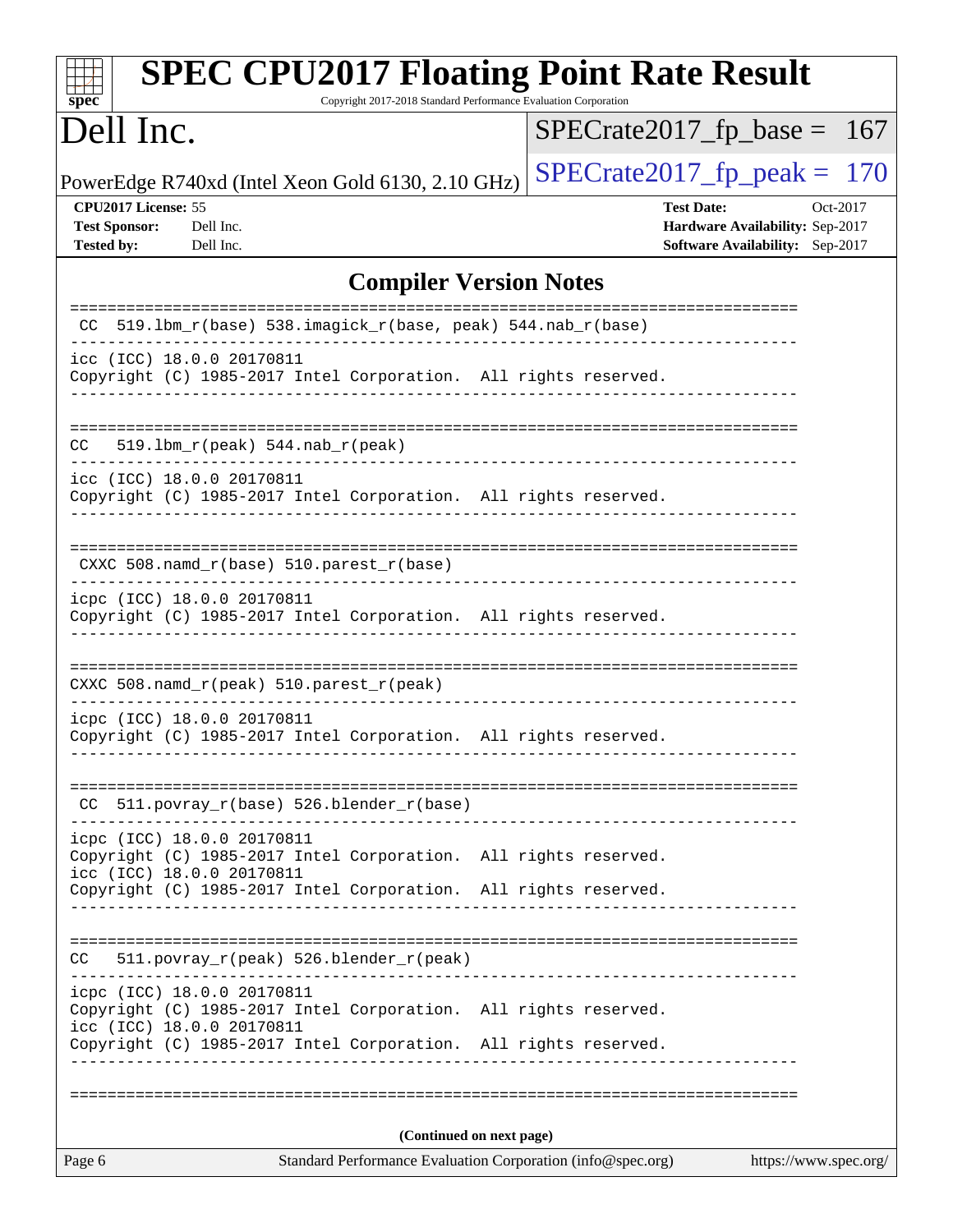| <b>SPEC CPU2017 Floating Point Rate Result</b><br>Copyright 2017-2018 Standard Performance Evaluation Corporation<br>spec <sup>®</sup>                                                           |                                                                                                     |  |  |  |
|--------------------------------------------------------------------------------------------------------------------------------------------------------------------------------------------------|-----------------------------------------------------------------------------------------------------|--|--|--|
| Dell Inc.                                                                                                                                                                                        | $SPECrate2017_fp\_base = 167$                                                                       |  |  |  |
| PowerEdge R740xd (Intel Xeon Gold 6130, 2.10 GHz)                                                                                                                                                | $SPECrate2017_fp\_peak = 170$                                                                       |  |  |  |
| CPU2017 License: 55<br><b>Test Sponsor:</b><br>Dell Inc.<br><b>Tested by:</b><br>Dell Inc.                                                                                                       | <b>Test Date:</b><br>Oct-2017<br>Hardware Availability: Sep-2017<br>Software Availability: Sep-2017 |  |  |  |
| <b>Compiler Version Notes (Continued)</b>                                                                                                                                                        |                                                                                                     |  |  |  |
| FC 507.cactuBSSN_r(base)                                                                                                                                                                         |                                                                                                     |  |  |  |
| icpc (ICC) 18.0.0 20170811<br>Copyright (C) 1985-2017 Intel Corporation. All rights reserved.<br>icc (ICC) 18.0.0 20170811                                                                       |                                                                                                     |  |  |  |
| Copyright (C) 1985-2017 Intel Corporation. All rights reserved.<br>ifort (IFORT) 18.0.0 20170811                                                                                                 |                                                                                                     |  |  |  |
| Copyright (C) 1985-2017 Intel Corporation. All rights reserved.                                                                                                                                  |                                                                                                     |  |  |  |
| 507.cactuBSSN_r(peak)<br>FC.                                                                                                                                                                     |                                                                                                     |  |  |  |
| icpc (ICC) 18.0.0 20170811<br>Copyright (C) 1985-2017 Intel Corporation. All rights reserved.<br>icc (ICC) 18.0.0 20170811<br>Copyright (C) 1985-2017 Intel Corporation. All rights reserved.    |                                                                                                     |  |  |  |
| ifort (IFORT) 18.0.0 20170811<br>Copyright (C) 1985-2017 Intel Corporation. All rights reserved.                                                                                                 |                                                                                                     |  |  |  |
|                                                                                                                                                                                                  |                                                                                                     |  |  |  |
| FC 503.bwaves_r(base, peak) 549.fotonik3d_r(base, peak) 554.roms_r(base)                                                                                                                         |                                                                                                     |  |  |  |
| ifort (IFORT) 18.0.0 20170811<br>Copyright (C) 1985-2017 Intel Corporation. All rights reserved.                                                                                                 |                                                                                                     |  |  |  |
| 554.roms_r(peak)<br>FC.                                                                                                                                                                          |                                                                                                     |  |  |  |
| ifort (IFORT) 18.0.0 20170811<br>Copyright (C) 1985-2017 Intel Corporation. All rights reserved.                                                                                                 |                                                                                                     |  |  |  |
| $521.wrf_r(base) 527.cam4_r(base)$<br>CC.                                                                                                                                                        |                                                                                                     |  |  |  |
| ifort (IFORT) 18.0.0 20170811<br>Copyright (C) 1985-2017 Intel Corporation. All rights reserved.<br>icc (ICC) 18.0.0 20170811<br>Copyright (C) 1985-2017 Intel Corporation. All rights reserved. |                                                                                                     |  |  |  |
| 521.wrf_r(peak) 527.cam4_r(peak)<br>CC.                                                                                                                                                          |                                                                                                     |  |  |  |
| (Continued on next page)                                                                                                                                                                         |                                                                                                     |  |  |  |
| Page 7<br>Standard Performance Evaluation Corporation (info@spec.org)                                                                                                                            | https://www.spec.org/                                                                               |  |  |  |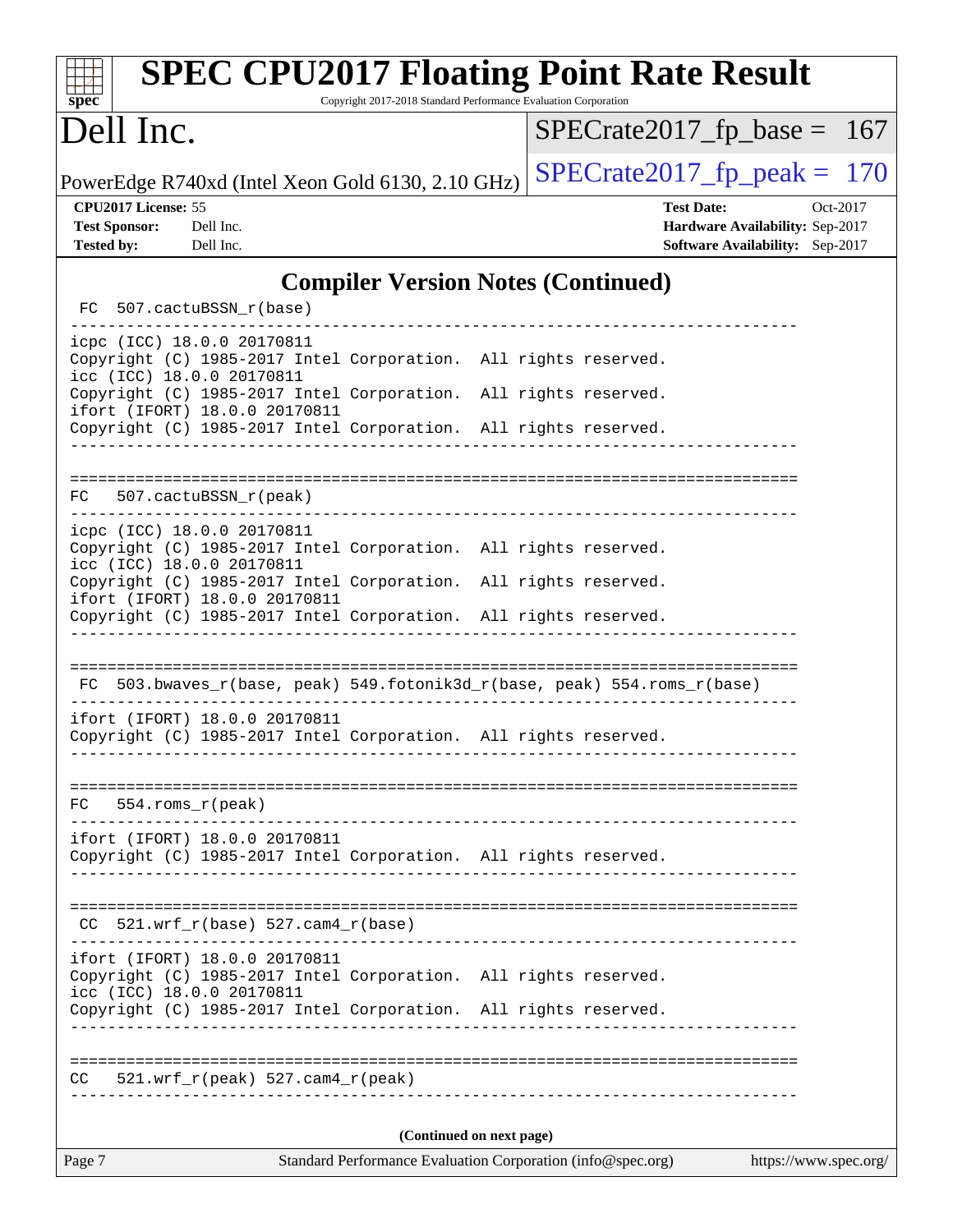#### **[spec](http://www.spec.org/) [SPEC CPU2017 Floating Point Rate Result](http://www.spec.org/auto/cpu2017/Docs/result-fields.html#SPECCPU2017FloatingPointRateResult)** Copyright 2017-2018 Standard Performance Evaluation Corporation Dell Inc. PowerEdge R740xd (Intel Xeon Gold 6130, 2.10 GHz)  $\left|$  [SPECrate2017\\_fp\\_peak =](http://www.spec.org/auto/cpu2017/Docs/result-fields.html#SPECrate2017fppeak) 170 [SPECrate2017\\_fp\\_base =](http://www.spec.org/auto/cpu2017/Docs/result-fields.html#SPECrate2017fpbase) 167 **[CPU2017 License:](http://www.spec.org/auto/cpu2017/Docs/result-fields.html#CPU2017License)** 55 **[Test Date:](http://www.spec.org/auto/cpu2017/Docs/result-fields.html#TestDate)** Oct-2017 **[Test Sponsor:](http://www.spec.org/auto/cpu2017/Docs/result-fields.html#TestSponsor)** Dell Inc. **[Hardware Availability:](http://www.spec.org/auto/cpu2017/Docs/result-fields.html#HardwareAvailability)** Sep-2017 **[Tested by:](http://www.spec.org/auto/cpu2017/Docs/result-fields.html#Testedby)** Dell Inc. **[Software Availability:](http://www.spec.org/auto/cpu2017/Docs/result-fields.html#SoftwareAvailability)** Sep-2017

#### **[Compiler Version Notes \(Continued\)](http://www.spec.org/auto/cpu2017/Docs/result-fields.html#CompilerVersionNotes)**

ifort (IFORT) 18.0.0 20170811 Copyright (C) 1985-2017 Intel Corporation. All rights reserved. icc (ICC) 18.0.0 20170811 Copyright (C) 1985-2017 Intel Corporation. All rights reserved. ------------------------------------------------------------------------------

## **[Base Compiler Invocation](http://www.spec.org/auto/cpu2017/Docs/result-fields.html#BaseCompilerInvocation)**

[C++ benchmarks:](http://www.spec.org/auto/cpu2017/Docs/result-fields.html#CXXbenchmarks) [icpc](http://www.spec.org/cpu2017/results/res2017q4/cpu2017-20171208-01422.flags.html#user_CXXbase_intel_icpc_18.0_c510b6838c7f56d33e37e94d029a35b4a7bccf4766a728ee175e80a419847e808290a9b78be685c44ab727ea267ec2f070ec5dc83b407c0218cded6866a35d07)

[Fortran benchmarks](http://www.spec.org/auto/cpu2017/Docs/result-fields.html#Fortranbenchmarks): [ifort](http://www.spec.org/cpu2017/results/res2017q4/cpu2017-20171208-01422.flags.html#user_FCbase_intel_ifort_18.0_8111460550e3ca792625aed983ce982f94888b8b503583aa7ba2b8303487b4d8a21a13e7191a45c5fd58ff318f48f9492884d4413fa793fd88dd292cad7027ca)

[Benchmarks using both Fortran and C](http://www.spec.org/auto/cpu2017/Docs/result-fields.html#BenchmarksusingbothFortranandC): [ifort](http://www.spec.org/cpu2017/results/res2017q4/cpu2017-20171208-01422.flags.html#user_CC_FCbase_intel_ifort_18.0_8111460550e3ca792625aed983ce982f94888b8b503583aa7ba2b8303487b4d8a21a13e7191a45c5fd58ff318f48f9492884d4413fa793fd88dd292cad7027ca) [icc](http://www.spec.org/cpu2017/results/res2017q4/cpu2017-20171208-01422.flags.html#user_CC_FCbase_intel_icc_18.0_66fc1ee009f7361af1fbd72ca7dcefbb700085f36577c54f309893dd4ec40d12360134090235512931783d35fd58c0460139e722d5067c5574d8eaf2b3e37e92)

[Benchmarks using both C and C++](http://www.spec.org/auto/cpu2017/Docs/result-fields.html#BenchmarksusingbothCandCXX): [icpc](http://www.spec.org/cpu2017/results/res2017q4/cpu2017-20171208-01422.flags.html#user_CC_CXXbase_intel_icpc_18.0_c510b6838c7f56d33e37e94d029a35b4a7bccf4766a728ee175e80a419847e808290a9b78be685c44ab727ea267ec2f070ec5dc83b407c0218cded6866a35d07) [icc](http://www.spec.org/cpu2017/results/res2017q4/cpu2017-20171208-01422.flags.html#user_CC_CXXbase_intel_icc_18.0_66fc1ee009f7361af1fbd72ca7dcefbb700085f36577c54f309893dd4ec40d12360134090235512931783d35fd58c0460139e722d5067c5574d8eaf2b3e37e92)

[Benchmarks using Fortran, C, and C++:](http://www.spec.org/auto/cpu2017/Docs/result-fields.html#BenchmarksusingFortranCandCXX) [icpc](http://www.spec.org/cpu2017/results/res2017q4/cpu2017-20171208-01422.flags.html#user_CC_CXX_FCbase_intel_icpc_18.0_c510b6838c7f56d33e37e94d029a35b4a7bccf4766a728ee175e80a419847e808290a9b78be685c44ab727ea267ec2f070ec5dc83b407c0218cded6866a35d07) [icc](http://www.spec.org/cpu2017/results/res2017q4/cpu2017-20171208-01422.flags.html#user_CC_CXX_FCbase_intel_icc_18.0_66fc1ee009f7361af1fbd72ca7dcefbb700085f36577c54f309893dd4ec40d12360134090235512931783d35fd58c0460139e722d5067c5574d8eaf2b3e37e92) [ifort](http://www.spec.org/cpu2017/results/res2017q4/cpu2017-20171208-01422.flags.html#user_CC_CXX_FCbase_intel_ifort_18.0_8111460550e3ca792625aed983ce982f94888b8b503583aa7ba2b8303487b4d8a21a13e7191a45c5fd58ff318f48f9492884d4413fa793fd88dd292cad7027ca)

## **[Base Portability Flags](http://www.spec.org/auto/cpu2017/Docs/result-fields.html#BasePortabilityFlags)**

 503.bwaves\_r: [-DSPEC\\_LP64](http://www.spec.org/cpu2017/results/res2017q4/cpu2017-20171208-01422.flags.html#suite_basePORTABILITY503_bwaves_r_DSPEC_LP64) 507.cactuBSSN\_r: [-DSPEC\\_LP64](http://www.spec.org/cpu2017/results/res2017q4/cpu2017-20171208-01422.flags.html#suite_basePORTABILITY507_cactuBSSN_r_DSPEC_LP64) 508.namd\_r: [-DSPEC\\_LP64](http://www.spec.org/cpu2017/results/res2017q4/cpu2017-20171208-01422.flags.html#suite_basePORTABILITY508_namd_r_DSPEC_LP64) 510.parest\_r: [-DSPEC\\_LP64](http://www.spec.org/cpu2017/results/res2017q4/cpu2017-20171208-01422.flags.html#suite_basePORTABILITY510_parest_r_DSPEC_LP64) 511.povray\_r: [-DSPEC\\_LP64](http://www.spec.org/cpu2017/results/res2017q4/cpu2017-20171208-01422.flags.html#suite_basePORTABILITY511_povray_r_DSPEC_LP64) 519.lbm\_r: [-DSPEC\\_LP64](http://www.spec.org/cpu2017/results/res2017q4/cpu2017-20171208-01422.flags.html#suite_basePORTABILITY519_lbm_r_DSPEC_LP64) 521.wrf\_r: [-DSPEC\\_LP64](http://www.spec.org/cpu2017/results/res2017q4/cpu2017-20171208-01422.flags.html#suite_basePORTABILITY521_wrf_r_DSPEC_LP64) [-DSPEC\\_CASE\\_FLAG](http://www.spec.org/cpu2017/results/res2017q4/cpu2017-20171208-01422.flags.html#b521.wrf_r_baseCPORTABILITY_DSPEC_CASE_FLAG) [-convert big\\_endian](http://www.spec.org/cpu2017/results/res2017q4/cpu2017-20171208-01422.flags.html#user_baseFPORTABILITY521_wrf_r_convert_big_endian_c3194028bc08c63ac5d04de18c48ce6d347e4e562e8892b8bdbdc0214820426deb8554edfa529a3fb25a586e65a3d812c835984020483e7e73212c4d31a38223) 526.blender\_r: [-DSPEC\\_LP64](http://www.spec.org/cpu2017/results/res2017q4/cpu2017-20171208-01422.flags.html#suite_basePORTABILITY526_blender_r_DSPEC_LP64) [-DSPEC\\_LINUX](http://www.spec.org/cpu2017/results/res2017q4/cpu2017-20171208-01422.flags.html#b526.blender_r_baseCPORTABILITY_DSPEC_LINUX) [-funsigned-char](http://www.spec.org/cpu2017/results/res2017q4/cpu2017-20171208-01422.flags.html#user_baseCPORTABILITY526_blender_r_force_uchar_40c60f00ab013830e2dd6774aeded3ff59883ba5a1fc5fc14077f794d777847726e2a5858cbc7672e36e1b067e7e5c1d9a74f7176df07886a243d7cc18edfe67) 527.cam4\_r: [-DSPEC\\_LP64](http://www.spec.org/cpu2017/results/res2017q4/cpu2017-20171208-01422.flags.html#suite_basePORTABILITY527_cam4_r_DSPEC_LP64) [-DSPEC\\_CASE\\_FLAG](http://www.spec.org/cpu2017/results/res2017q4/cpu2017-20171208-01422.flags.html#b527.cam4_r_baseCPORTABILITY_DSPEC_CASE_FLAG) 538.imagick\_r: [-DSPEC\\_LP64](http://www.spec.org/cpu2017/results/res2017q4/cpu2017-20171208-01422.flags.html#suite_basePORTABILITY538_imagick_r_DSPEC_LP64) 544.nab\_r: [-DSPEC\\_LP64](http://www.spec.org/cpu2017/results/res2017q4/cpu2017-20171208-01422.flags.html#suite_basePORTABILITY544_nab_r_DSPEC_LP64) 549.fotonik3d\_r: [-DSPEC\\_LP64](http://www.spec.org/cpu2017/results/res2017q4/cpu2017-20171208-01422.flags.html#suite_basePORTABILITY549_fotonik3d_r_DSPEC_LP64) 554.roms\_r: [-DSPEC\\_LP64](http://www.spec.org/cpu2017/results/res2017q4/cpu2017-20171208-01422.flags.html#suite_basePORTABILITY554_roms_r_DSPEC_LP64)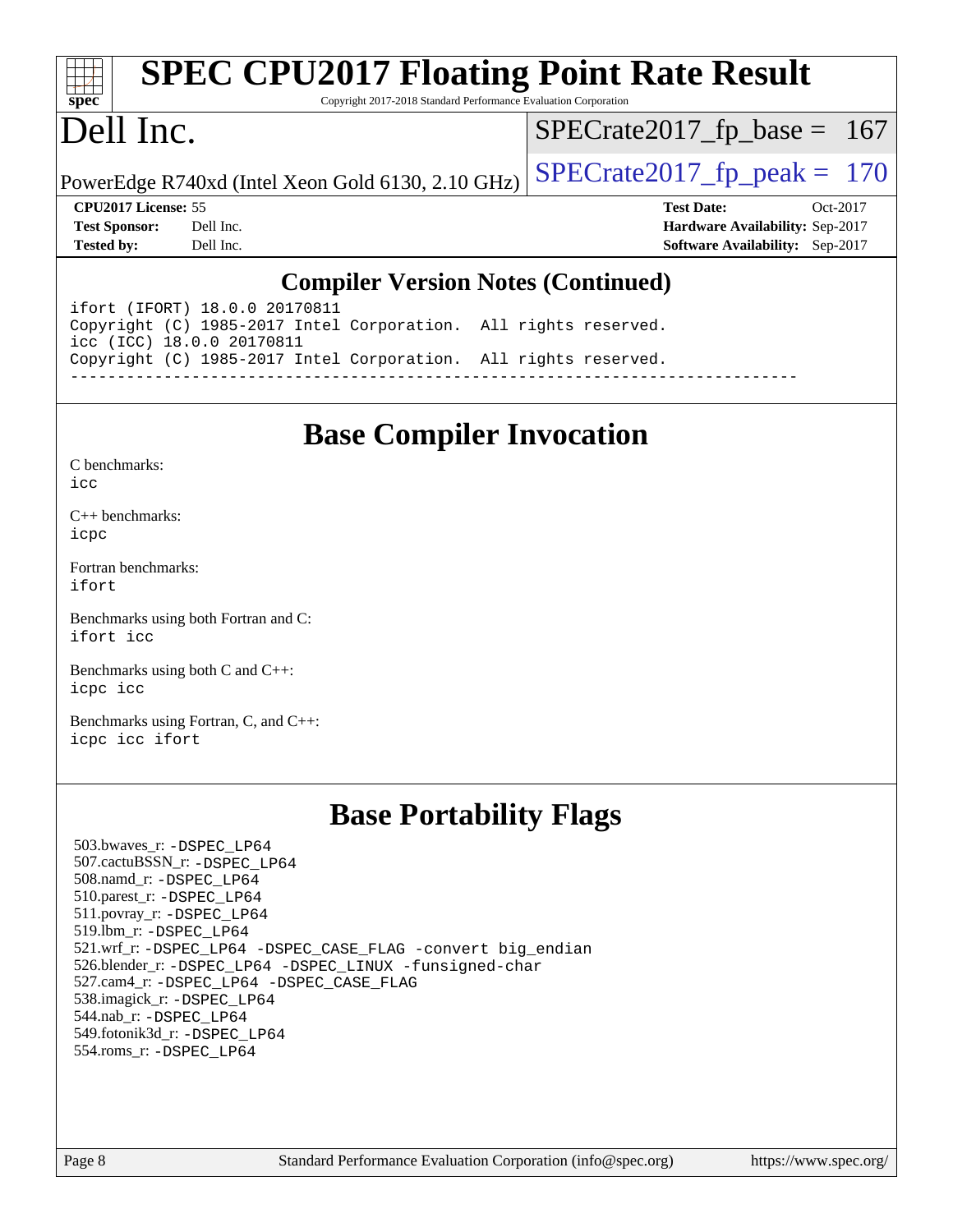| <b>SPEC CPU2017 Floating Point Rate Result</b><br>Copyright 2017-2018 Standard Performance Evaluation Corporation<br>spec <sup>®</sup>                                              |                                                                                                     |  |  |  |
|-------------------------------------------------------------------------------------------------------------------------------------------------------------------------------------|-----------------------------------------------------------------------------------------------------|--|--|--|
| Dell Inc.                                                                                                                                                                           | $SPECrate2017_fp\_base = 167$                                                                       |  |  |  |
| PowerEdge R740xd (Intel Xeon Gold 6130, 2.10 GHz)                                                                                                                                   | $SPECTate2017$ _fp_peak = 170                                                                       |  |  |  |
| CPU2017 License: 55<br><b>Test Sponsor:</b><br>Dell Inc.<br>Dell Inc.<br><b>Tested by:</b>                                                                                          | <b>Test Date:</b><br>Oct-2017<br>Hardware Availability: Sep-2017<br>Software Availability: Sep-2017 |  |  |  |
| <b>Base Optimization Flags</b>                                                                                                                                                      |                                                                                                     |  |  |  |
| C benchmarks:<br>-xCORE-AVX2 -ipo -03 -no-prec-div -qopt-prefetch -ffinite-math-only<br>-qopt-mem-layout-trans=3                                                                    |                                                                                                     |  |  |  |
| $C_{++}$ benchmarks:<br>-xCORE-AVX2 -ipo -03 -no-prec-div -qopt-prefetch -ffinite-math-only<br>-qopt-mem-layout-trans=3                                                             |                                                                                                     |  |  |  |
| Fortran benchmarks:<br>-xCORE-AVX2 -ipo -03 -no-prec-div -qopt-prefetch -ffinite-math-only<br>-qopt-mem-layout-trans=3 -nostandard-realloc-lhs -align array32byte                   |                                                                                                     |  |  |  |
| Benchmarks using both Fortran and C:<br>-xCORE-AVX2 -ipo -03 -no-prec-div -qopt-prefetch -ffinite-math-only<br>-qopt-mem-layout-trans=3 -nostandard-realloc-lhs -align array32byte  |                                                                                                     |  |  |  |
| Benchmarks using both C and C++:<br>-xCORE-AVX2 -ipo -03 -no-prec-div -qopt-prefetch -ffinite-math-only<br>-gopt-mem-layout-trans=3                                                 |                                                                                                     |  |  |  |
| Benchmarks using Fortran, C, and C++:<br>-xCORE-AVX2 -ipo -03 -no-prec-div -qopt-prefetch -ffinite-math-only<br>-qopt-mem-layout-trans=3 -nostandard-realloc-lhs -align array32byte |                                                                                                     |  |  |  |
| <b>Base Other Flags</b>                                                                                                                                                             |                                                                                                     |  |  |  |
| C benchmarks:<br>$-m64 - std= c11$                                                                                                                                                  |                                                                                                     |  |  |  |
| $C++$ benchmarks:<br>$-m64$                                                                                                                                                         |                                                                                                     |  |  |  |
| Fortran benchmarks:<br>-m64                                                                                                                                                         |                                                                                                     |  |  |  |
| Benchmarks using both Fortran and C:<br>$-m64 - std= c11$                                                                                                                           |                                                                                                     |  |  |  |
| Benchmarks using both C and C++:<br>$-m64 - std = c11$                                                                                                                              |                                                                                                     |  |  |  |
| Benchmarks using Fortran, C, and C++:<br>$-m64 - std = c11$                                                                                                                         |                                                                                                     |  |  |  |
| Page 9<br>Standard Performance Evaluation Corporation (info@spec.org)                                                                                                               | https://www.spec.org/                                                                               |  |  |  |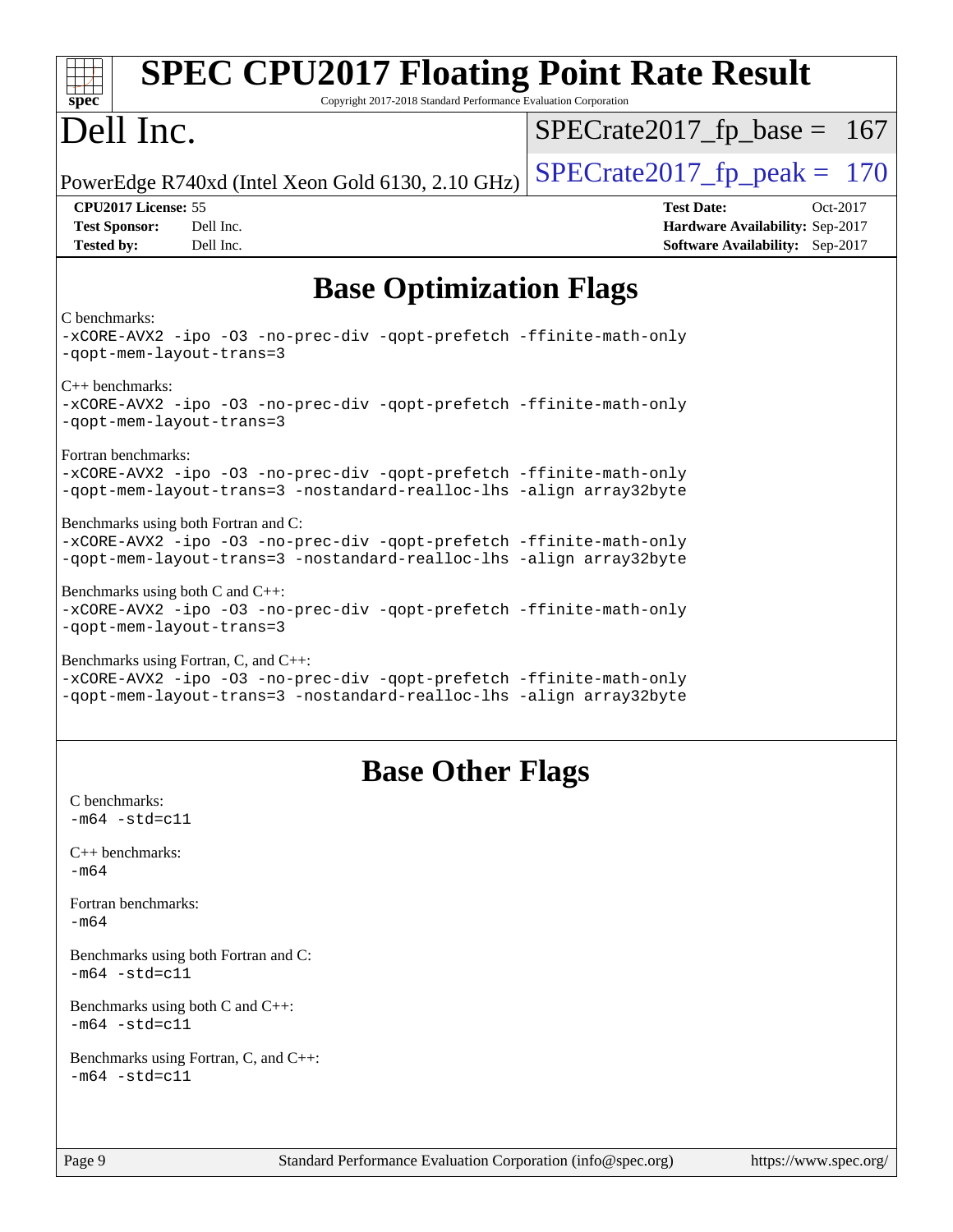| <b>SPEC CPU2017 Floating Point Rate Result</b><br>Spec<br>Copyright 2017-2018 Standard Performance Evaluation Corporation |                                        |  |  |  |  |
|---------------------------------------------------------------------------------------------------------------------------|----------------------------------------|--|--|--|--|
| Dell Inc.                                                                                                                 | $SPECrate2017_fp\_base = 167$          |  |  |  |  |
| PowerEdge R740xd (Intel Xeon Gold 6130, 2.10 GHz)                                                                         | $SPECrate2017_fp\_peak = 170$          |  |  |  |  |
| CPU2017 License: 55                                                                                                       | <b>Test Date:</b><br>Oct-2017          |  |  |  |  |
| <b>Test Sponsor:</b><br>Dell Inc.                                                                                         | Hardware Availability: Sep-2017        |  |  |  |  |
| <b>Tested by:</b><br>Dell Inc.                                                                                            | <b>Software Availability:</b> Sep-2017 |  |  |  |  |
| <b>Peak Compiler Invocation</b><br>C benchmarks:<br>icc<br>C++ benchmarks:<br>icpc<br>Fortran benchmarks:                 |                                        |  |  |  |  |
| ifort<br>Benchmarks using both Fortran and C:<br>ifort icc                                                                |                                        |  |  |  |  |
| Benchmarks using both C and C++:<br>icpc icc                                                                              |                                        |  |  |  |  |
| Benchmarks using Fortran, C, and C++:<br>icpc icc ifort                                                                   |                                        |  |  |  |  |

**[Peak Portability Flags](http://www.spec.org/auto/cpu2017/Docs/result-fields.html#PeakPortabilityFlags)**

Same as Base Portability Flags

# **[Peak Optimization Flags](http://www.spec.org/auto/cpu2017/Docs/result-fields.html#PeakOptimizationFlags)**

[C benchmarks](http://www.spec.org/auto/cpu2017/Docs/result-fields.html#Cbenchmarks):

 519.lbm\_r: [-prof-gen](http://www.spec.org/cpu2017/results/res2017q4/cpu2017-20171208-01422.flags.html#user_peakPASS1_CFLAGSPASS1_LDFLAGS519_lbm_r_prof_gen_5aa4926d6013ddb2a31985c654b3eb18169fc0c6952a63635c234f711e6e63dd76e94ad52365559451ec499a2cdb89e4dc58ba4c67ef54ca681ffbe1461d6b36)(pass 1) [-prof-use](http://www.spec.org/cpu2017/results/res2017q4/cpu2017-20171208-01422.flags.html#user_peakPASS2_CFLAGSPASS2_LDFLAGS519_lbm_r_prof_use_1a21ceae95f36a2b53c25747139a6c16ca95bd9def2a207b4f0849963b97e94f5260e30a0c64f4bb623698870e679ca08317ef8150905d41bd88c6f78df73f19)(pass 2) [-ipo](http://www.spec.org/cpu2017/results/res2017q4/cpu2017-20171208-01422.flags.html#user_peakPASS1_COPTIMIZEPASS2_COPTIMIZE519_lbm_r_f-ipo) [-xCORE-AVX2](http://www.spec.org/cpu2017/results/res2017q4/cpu2017-20171208-01422.flags.html#user_peakPASS2_COPTIMIZE519_lbm_r_f-xCORE-AVX2) [-O3](http://www.spec.org/cpu2017/results/res2017q4/cpu2017-20171208-01422.flags.html#user_peakPASS1_COPTIMIZEPASS2_COPTIMIZE519_lbm_r_f-O3) [-no-prec-div](http://www.spec.org/cpu2017/results/res2017q4/cpu2017-20171208-01422.flags.html#user_peakPASS1_COPTIMIZEPASS2_COPTIMIZE519_lbm_r_f-no-prec-div) [-qopt-prefetch](http://www.spec.org/cpu2017/results/res2017q4/cpu2017-20171208-01422.flags.html#user_peakPASS1_COPTIMIZEPASS2_COPTIMIZE519_lbm_r_f-qopt-prefetch) [-ffinite-math-only](http://www.spec.org/cpu2017/results/res2017q4/cpu2017-20171208-01422.flags.html#user_peakPASS1_COPTIMIZEPASS2_COPTIMIZE519_lbm_r_f_finite_math_only_cb91587bd2077682c4b38af759c288ed7c732db004271a9512da14a4f8007909a5f1427ecbf1a0fb78ff2a814402c6114ac565ca162485bbcae155b5e4258871) [-qopt-mem-layout-trans=3](http://www.spec.org/cpu2017/results/res2017q4/cpu2017-20171208-01422.flags.html#user_peakPASS1_COPTIMIZEPASS2_COPTIMIZE519_lbm_r_f-qopt-mem-layout-trans_de80db37974c74b1f0e20d883f0b675c88c3b01e9d123adea9b28688d64333345fb62bc4a798493513fdb68f60282f9a726aa07f478b2f7113531aecce732043) 538.imagick\_r: [-xCORE-AVX2](http://www.spec.org/cpu2017/results/res2017q4/cpu2017-20171208-01422.flags.html#user_peakCOPTIMIZE538_imagick_r_f-xCORE-AVX2) [-ipo](http://www.spec.org/cpu2017/results/res2017q4/cpu2017-20171208-01422.flags.html#user_peakCOPTIMIZE538_imagick_r_f-ipo) [-O3](http://www.spec.org/cpu2017/results/res2017q4/cpu2017-20171208-01422.flags.html#user_peakCOPTIMIZE538_imagick_r_f-O3) [-no-prec-div](http://www.spec.org/cpu2017/results/res2017q4/cpu2017-20171208-01422.flags.html#user_peakCOPTIMIZE538_imagick_r_f-no-prec-div) [-qopt-prefetch](http://www.spec.org/cpu2017/results/res2017q4/cpu2017-20171208-01422.flags.html#user_peakCOPTIMIZE538_imagick_r_f-qopt-prefetch) [-ffinite-math-only](http://www.spec.org/cpu2017/results/res2017q4/cpu2017-20171208-01422.flags.html#user_peakCOPTIMIZE538_imagick_r_f_finite_math_only_cb91587bd2077682c4b38af759c288ed7c732db004271a9512da14a4f8007909a5f1427ecbf1a0fb78ff2a814402c6114ac565ca162485bbcae155b5e4258871) [-qopt-mem-layout-trans=3](http://www.spec.org/cpu2017/results/res2017q4/cpu2017-20171208-01422.flags.html#user_peakCOPTIMIZE538_imagick_r_f-qopt-mem-layout-trans_de80db37974c74b1f0e20d883f0b675c88c3b01e9d123adea9b28688d64333345fb62bc4a798493513fdb68f60282f9a726aa07f478b2f7113531aecce732043) 544.nab\_r: Same as 519.lbm\_r [C++ benchmarks:](http://www.spec.org/auto/cpu2017/Docs/result-fields.html#CXXbenchmarks) [-prof-gen](http://www.spec.org/cpu2017/results/res2017q4/cpu2017-20171208-01422.flags.html#user_CXXpeak_prof_gen_5aa4926d6013ddb2a31985c654b3eb18169fc0c6952a63635c234f711e6e63dd76e94ad52365559451ec499a2cdb89e4dc58ba4c67ef54ca681ffbe1461d6b36)(pass 1) [-prof-use](http://www.spec.org/cpu2017/results/res2017q4/cpu2017-20171208-01422.flags.html#user_CXXpeak_prof_use_1a21ceae95f36a2b53c25747139a6c16ca95bd9def2a207b4f0849963b97e94f5260e30a0c64f4bb623698870e679ca08317ef8150905d41bd88c6f78df73f19)(pass 2) [-ipo](http://www.spec.org/cpu2017/results/res2017q4/cpu2017-20171208-01422.flags.html#user_CXXpeak_f-ipo) [-xCORE-AVX2](http://www.spec.org/cpu2017/results/res2017q4/cpu2017-20171208-01422.flags.html#user_CXXpeak_f-xCORE-AVX2) [-O3](http://www.spec.org/cpu2017/results/res2017q4/cpu2017-20171208-01422.flags.html#user_CXXpeak_f-O3) [-no-prec-div](http://www.spec.org/cpu2017/results/res2017q4/cpu2017-20171208-01422.flags.html#user_CXXpeak_f-no-prec-div) [-qopt-prefetch](http://www.spec.org/cpu2017/results/res2017q4/cpu2017-20171208-01422.flags.html#user_CXXpeak_f-qopt-prefetch) [-ffinite-math-only](http://www.spec.org/cpu2017/results/res2017q4/cpu2017-20171208-01422.flags.html#user_CXXpeak_f_finite_math_only_cb91587bd2077682c4b38af759c288ed7c732db004271a9512da14a4f8007909a5f1427ecbf1a0fb78ff2a814402c6114ac565ca162485bbcae155b5e4258871) [-qopt-mem-layout-trans=3](http://www.spec.org/cpu2017/results/res2017q4/cpu2017-20171208-01422.flags.html#user_CXXpeak_f-qopt-mem-layout-trans_de80db37974c74b1f0e20d883f0b675c88c3b01e9d123adea9b28688d64333345fb62bc4a798493513fdb68f60282f9a726aa07f478b2f7113531aecce732043) [Fortran benchmarks](http://www.spec.org/auto/cpu2017/Docs/result-fields.html#Fortranbenchmarks): **(Continued on next page)**

Page 10 Standard Performance Evaluation Corporation [\(info@spec.org\)](mailto:info@spec.org) <https://www.spec.org/>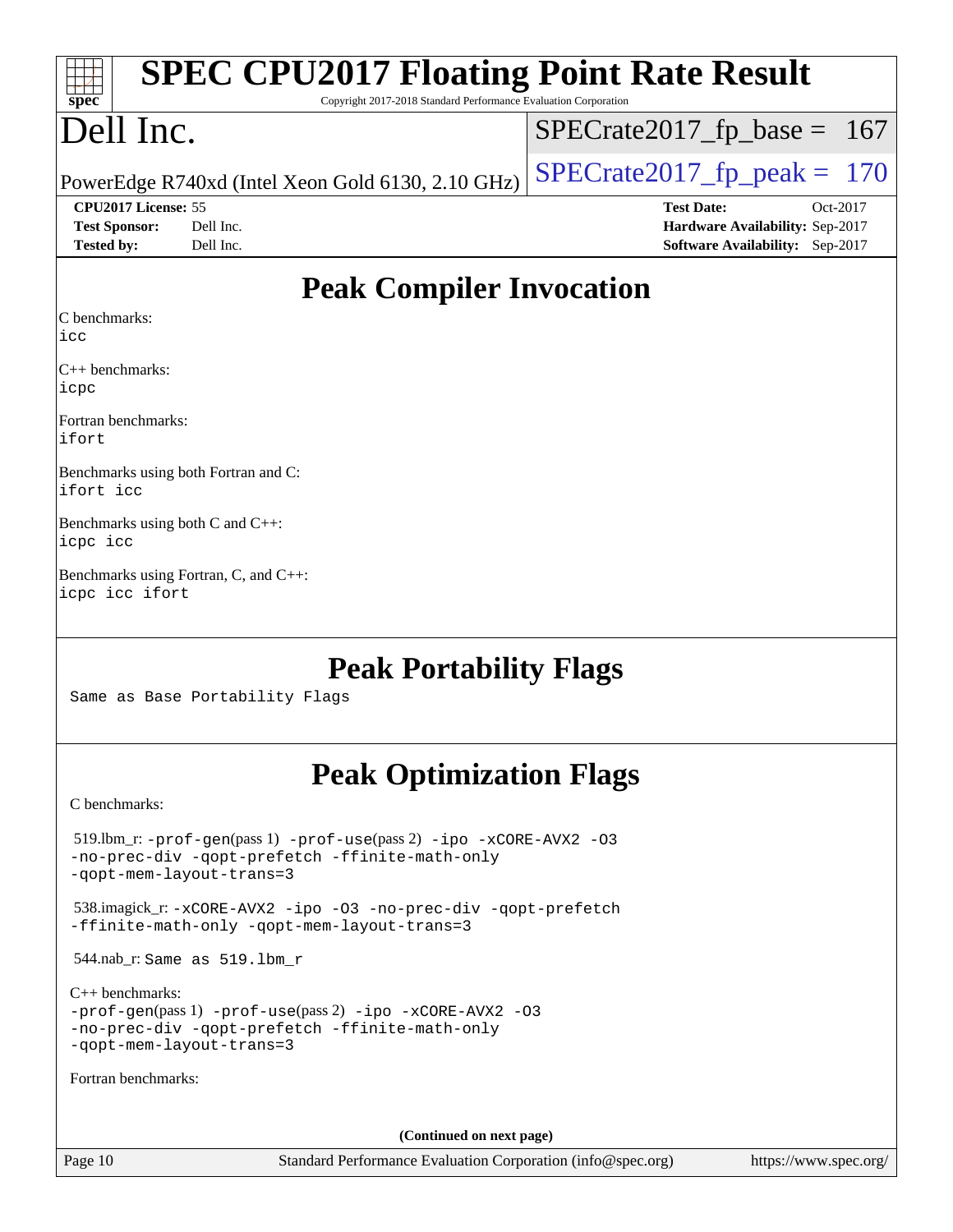| $spec^*$                                                         | <b>SPEC CPU2017 Floating Point Rate Result</b><br>Copyright 2017-2018 Standard Performance Evaluation Corporation                                                                                                          |                               |                                                                                |
|------------------------------------------------------------------|----------------------------------------------------------------------------------------------------------------------------------------------------------------------------------------------------------------------------|-------------------------------|--------------------------------------------------------------------------------|
| Dell Inc.                                                        |                                                                                                                                                                                                                            | $SPECrate2017_fp\_base = 167$ |                                                                                |
|                                                                  | PowerEdge R740xd (Intel Xeon Gold 6130, 2.10 GHz)                                                                                                                                                                          | $SPECrate2017_fp\_peak = 170$ |                                                                                |
| CPU2017 License: 55<br><b>Test Sponsor:</b><br><b>Tested by:</b> | Dell Inc.<br>Dell Inc.                                                                                                                                                                                                     | <b>Test Date:</b>             | Oct-2017<br>Hardware Availability: Sep-2017<br>Software Availability: Sep-2017 |
|                                                                  | <b>Peak Optimization Flags (Continued)</b>                                                                                                                                                                                 |                               |                                                                                |
|                                                                  | 503.bwaves_r: -xCORE-AVX2 -ipo -03 -no-prec-div -qopt-prefetch<br>-ffinite-math-only -qopt-mem-layout-trans=3<br>-nostandard-realloc-lhs -align array32byte                                                                |                               |                                                                                |
|                                                                  | 549.fotonik3d_r: Same as 503.bwaves_r                                                                                                                                                                                      |                               |                                                                                |
| -align array32byte                                               | 554.roms_r:-prof-gen(pass 1) -prof-use(pass 2) -ipo -xCORE-AVX2 -03<br>-no-prec-div -qopt-prefetch -ffinite-math-only<br>-qopt-mem-layout-trans=3 -nostandard-realloc-lhs                                                  |                               |                                                                                |
|                                                                  | Benchmarks using both Fortran and C:<br>-prof-gen(pass 1) -prof-use(pass 2) -ipo -xCORE-AVX2 -03<br>-no-prec-div -qopt-prefetch -ffinite-math-only<br>-qopt-mem-layout-trans=3 -nostandard-realloc-lhs -align array32byte  |                               |                                                                                |
|                                                                  | Benchmarks using both C and C++:<br>-prof-gen(pass 1) -prof-use(pass 2) -ipo -xCORE-AVX2 -03<br>-no-prec-div -qopt-prefetch -ffinite-math-only<br>-gopt-mem-layout-trans=3                                                 |                               |                                                                                |
|                                                                  | Benchmarks using Fortran, C, and C++:<br>-prof-gen(pass 1) -prof-use(pass 2) -ipo -xCORE-AVX2 -03<br>-no-prec-div -qopt-prefetch -ffinite-math-only<br>-qopt-mem-layout-trans=3 -nostandard-realloc-lhs -align array32byte |                               |                                                                                |
|                                                                  | <b>Peak Other Flags</b>                                                                                                                                                                                                    |                               |                                                                                |
| C benchmarks:<br>$-m64 - std= c11$                               |                                                                                                                                                                                                                            |                               |                                                                                |
| $C_{++}$ benchmarks:<br>$-m64$                                   |                                                                                                                                                                                                                            |                               |                                                                                |
| Fortran benchmarks:<br>$-m64$                                    |                                                                                                                                                                                                                            |                               |                                                                                |
| $-m64 - std= c11$                                                | Benchmarks using both Fortran and C:                                                                                                                                                                                       |                               |                                                                                |
| $-m64 - std= c11$                                                | Benchmarks using both C and C++:                                                                                                                                                                                           |                               |                                                                                |
|                                                                  | (Continued on next page)                                                                                                                                                                                                   |                               |                                                                                |
| Page 11                                                          | Standard Performance Evaluation Corporation (info@spec.org)                                                                                                                                                                |                               | https://www.spec.org/                                                          |